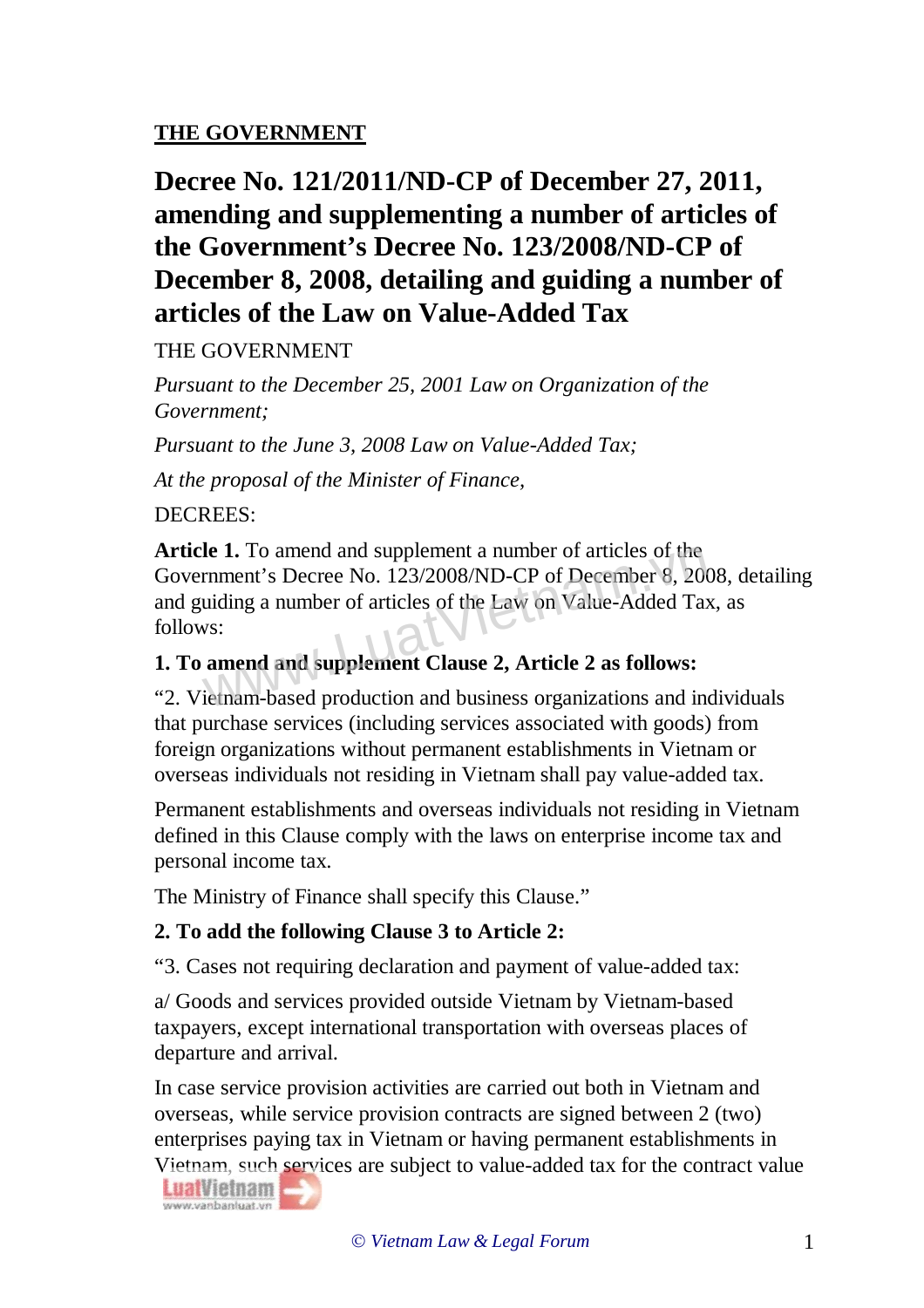performed in Vietnam, except the provision of insurance services for imported goods;

b/ Revenues from compensation, bonus, support, transfer of the emission right and other financial revenues;

c/ Vietnam-based production and business organizations and individuals that purchase such services from foreign organizations without permanent establishments in Vietnam or overseas individuals not residing in Vietnam as repair of vehicles, machinery or equipment (including supplies and spare parts); advertising and marketing; investment and trade promotion; goods sale and service provision brokerage; training; or share of charges for international post or telecommunications services provided outside Vietnam between Vietnamese and foreign partners;

d/ Non-business organizations and individuals that are not value-added tax payers are not required to declare and calculate value-added tax when selling their assets, including assets they are using to secure loans at banks or credit institutions."

# **3. To amend and supplement Clause 1, Article 3 as follows:**

"1. For preliminarily processed products specified in Clause 1, Article 5 of the Law on Value-Added Tax, they are products which have only been cleaned, dried, peeled, pitted, cut, salted, frozen or otherwise ordinarily preserved." amend and supplement Clause 1, Article 3 as follows:<br>or preliminarily processed products specified in Clause 1, A<br>aw on Value-Added Tax, they are products which have only<br>ed, dried, peeled, pitted, cut, salted, frozen or o

#### **4. To amend and supplement Clause 3, Article 3 as follows:**

"3. Insurance specified in Clause 7, Article 5 of the Law on Value-Added Tax covers life insurance; human health and accident insurance, student insurance and other insurance services related to humans; livestock insurance, crop insurance and other agricultural insurance services; reinsurance."

## **5. To amend and supplement Clause 4, Article 3 as follows:**

"4. Services provided for in Clause 8, Article 5 of the Law on Value-Added Tax are specified as follows:

a/ Credit extension services include:

- Loan provision;

- Discount and rediscount of negotiable instruments and other valuable papers;

- Guarantee;
- Financial leasing;

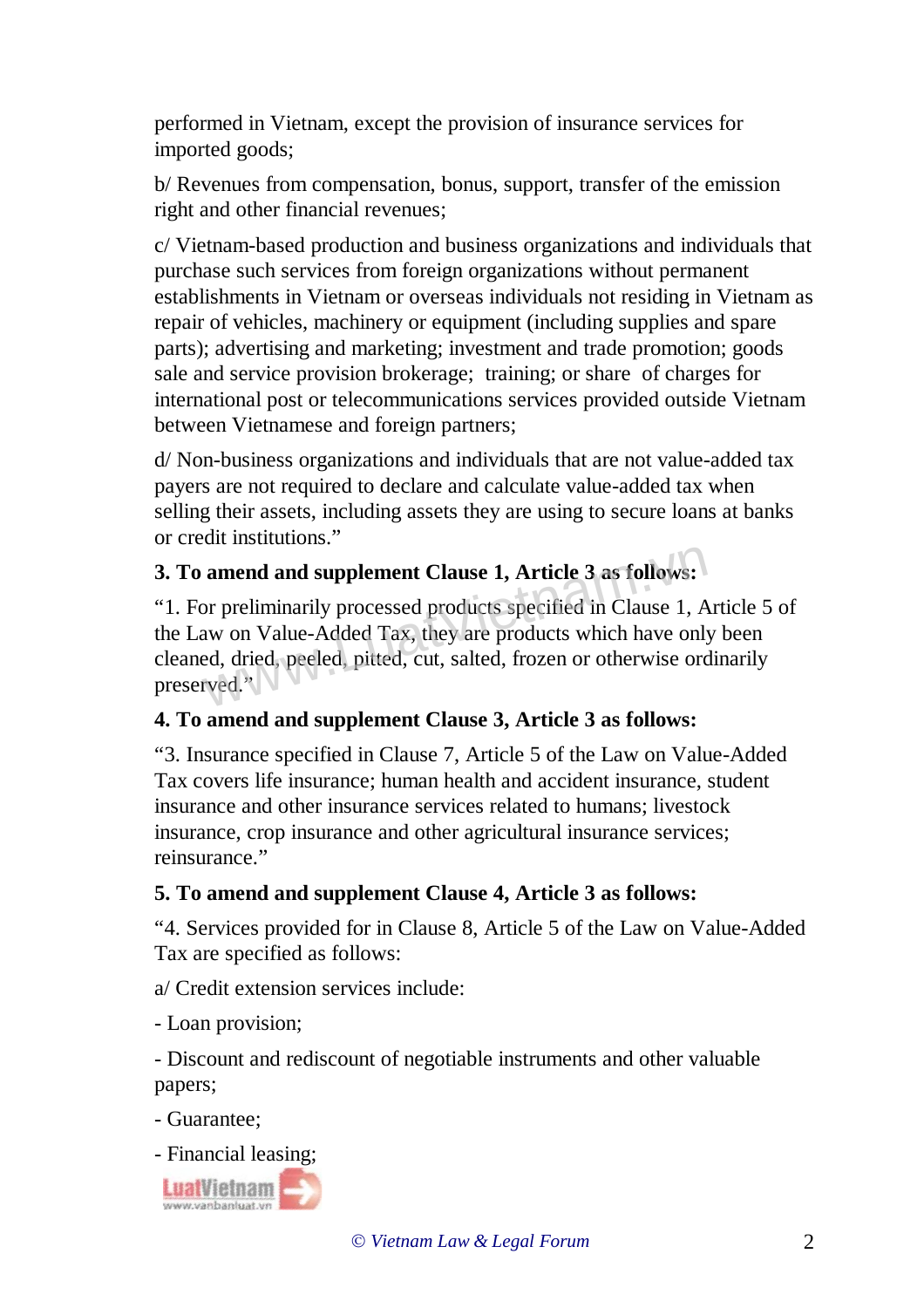- Issuance of credit cards;
- Domestic and international factoring;
- Other forms of credit extension under law.

Assets which are used to secure loans of value-added tax payers or the ownership of which has been transferred to lenders, when sold, are subject to value-added tax, excluding goods not subject to value-added tax under Article 5 of the Law on Value-Added Tax.

b/ Securities trading covers securities brokerage, securities dealing, securities issuance underwriting, securities investment consultancy, securities depository, management of securities investment funds, management of securities investment companies; management of securities investment portfolios, market organization services provided by stock exchanges or securities transaction centers, services involving securities registered and deposited at Vietnam Securities Custody Center, provision of loans for clients to deposit, advance money for securities sale and other services under the Ministry of Finance's regulations;

c/ Capital transfer covers the transfer of part or the whole of invested capital amount, including the sale of enterprises to other enterprises for production and business; securities transfer; and other forms of capital transfer under law; Example 3 regulations;<br>pital transfer covers the transfer of part or the whole of invent, including the sale of enterprises to other enterprises for jusiness; securities transfer; and other forms of capital transi-<br>bt sale

d/ Debt sale;

e/ Foreign currency trading."

## **6. To amend and supplement Clause 12, Article 3 as follows:**

"12. Unprocessed natural resources and minerals specified in Clause 23, Article 5 of the Law on Value-Added Tax are natural resources and minerals not yet processed into other products.

The Ministry of Finance shall assume the prime responsibility for, and coordinate with related agencies in, guiding the determination of exploited natural resources and minerals not yet processed into other products mentioned in this Clause."

## **7. To add the following Clause 13 to Article 3:**

"13. Public services on sanitation, water drainage in streets and residential quarters; maintenance of zoos, flower gardens, parks, street greeneries and public lighting; funeral services.

The Ministry of Finance shall specify public services not subject to tax mentioned in this Clause."

**8. To amend and supplement Clause 1, Article 4 as follows:** www.vanbanluat.vn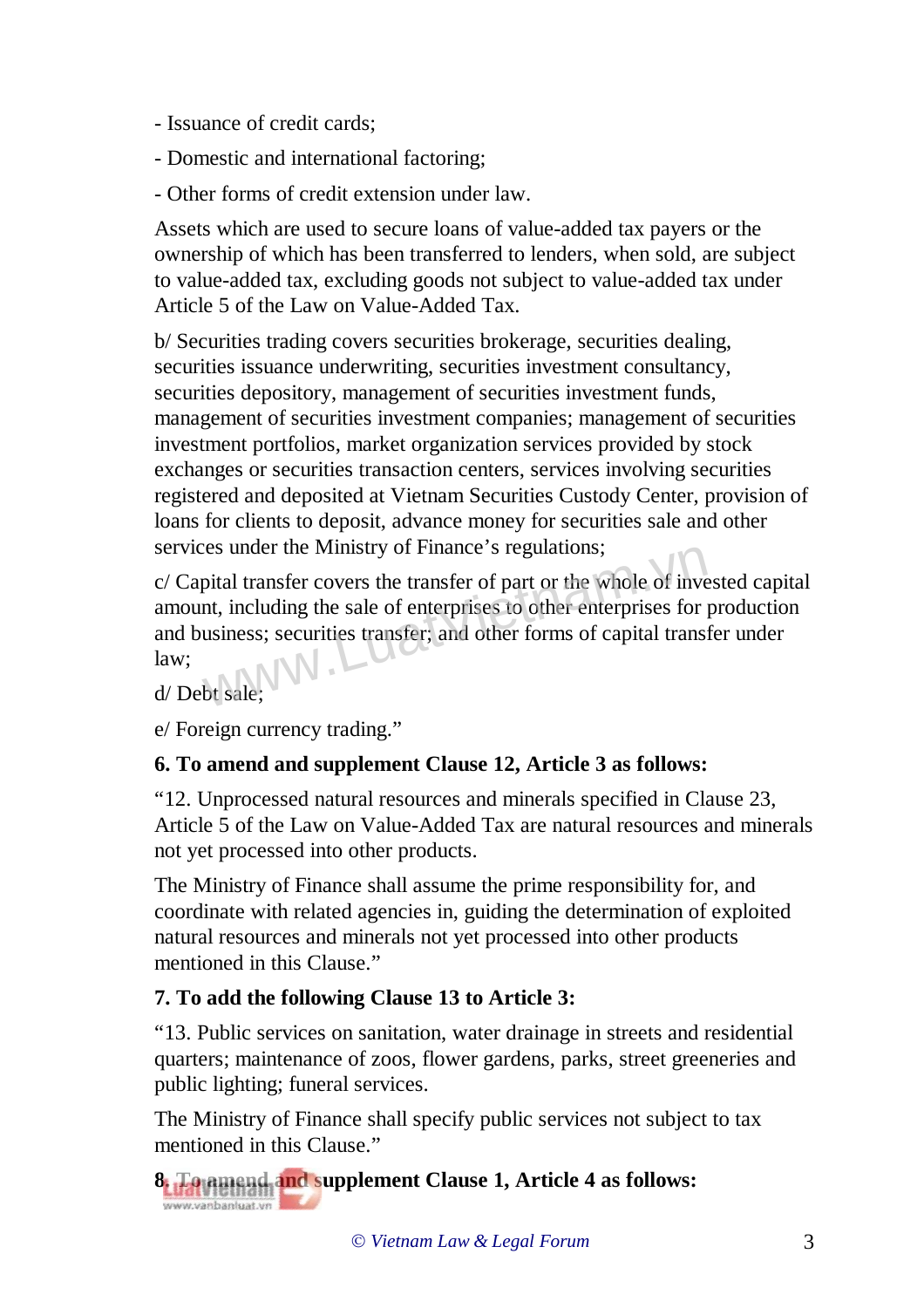"1. For goods and services sold by production and business establishments, the taxable price is the selling price exclusive of value-added tax; for excise tax-liable goods and services, the taxable price is the selling price inclusive of excise tax but exclusive of value-added tax; for environmental protection tax-liable goods and services, the taxable price is the selling price inclusive of environmental protection tax but exclusive of value-added tax; for excise tax- and environmental protection tax-liable goods and services, the taxable price is the selling price inclusive of excise tax and environmental protection tax but exclusive of value-added tax.

For imported goods, the taxable price is the border-gate import price plus import duty (if any) and excise tax (if any) and environmental protection tax (if any). The border-gate import price shall be determined under regulations on dutiable prices of imports.

In case of purchase of services specified in Clause 1, Article 1 of this Decree, the taxable price is the payment price exclusive of value-added tax indicated in the service purchase contract."

## **9. To amend and supplement Clause 2, Article 4 as follows:**

"2. For goods and services used for barter, internal consumption or donation, the taxable price is the price for calculating value-added tax on goods and services of the same or equivalent kind at the time of barter or donation. Particularly for donation of letters of invitation (free) for art performances, fashion shows, beauty and model contests, sport competitions licensed by competent state agencies, the taxable price is zero. amend and supplement Clause 2, Article 4 as follows:<br>or goods and services used for barter, internal consumption<br>ion, the taxable price is the price for calculating value-adde<br>and services of the same or equivalent kind at

Goods and services used for internal consumption mentioned in this Clause are those delivered or supplied by business establishments for consumption, excluding goods and services used for their production and business activities."

## **10. To amend and supplement Clause 3, Article 4 as follows:**

"3. For real estate trading, the taxable price is the real-estate transfer price minus (-) land price allowed to be subtracted for determining value-added tax.

a/ Land prices allowed to be subtracted for determining value-added tax are specified as follows:

- For land allocated by the State for building infrastructure and houses for sale, the land price allowed to be subtracted for determining value-added tax includes land rents to be paid into the state budget (exclusive of exempted or reduced land rents) and expenses for compensation and ground clearance under law;

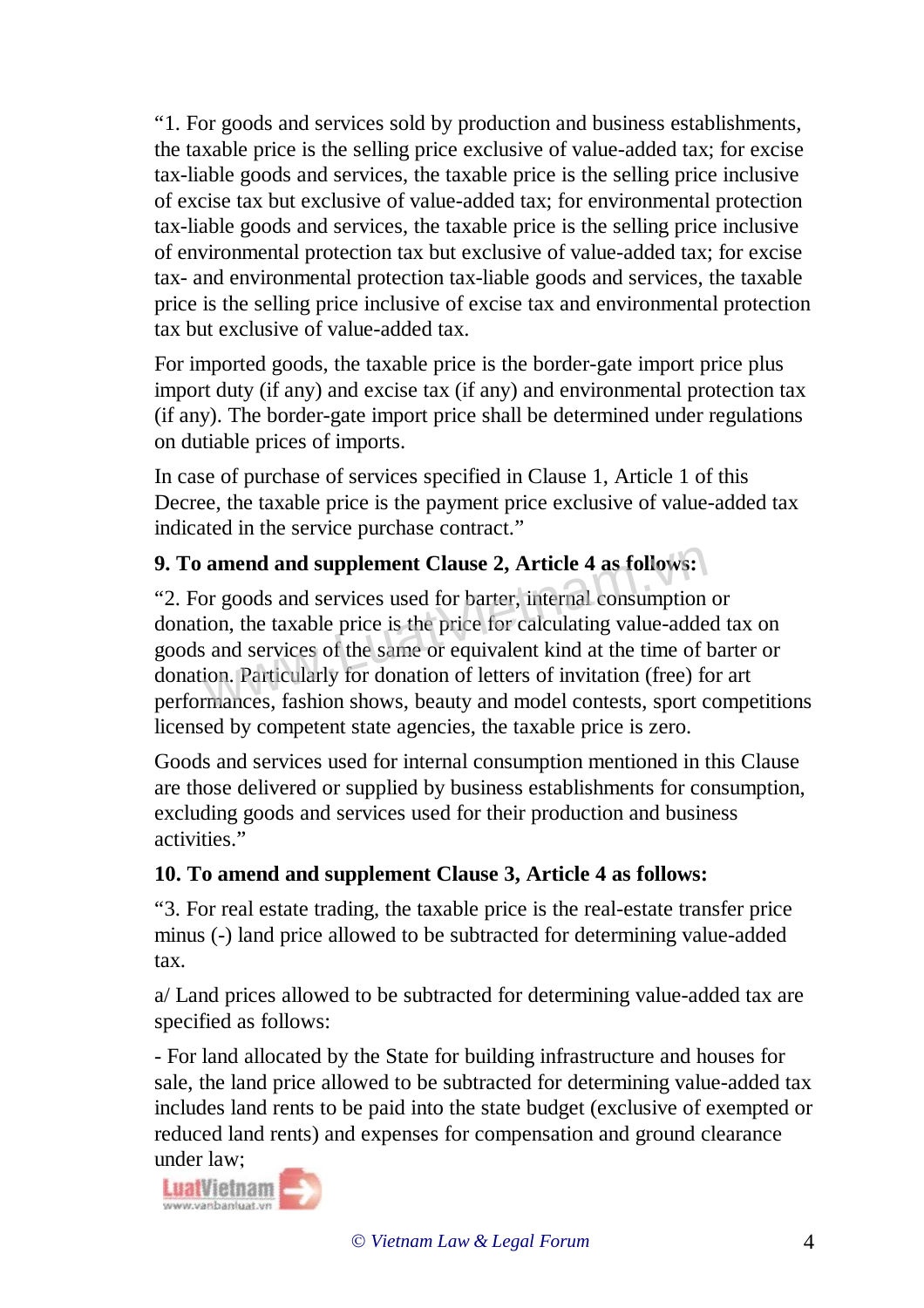- In case of land use right auction, the land price allowed to be subtracted for determining value-added tax is the successfully bid land price.

- In case of leasing land for building infrastructure and houses for sale, the land price allowed to be subtracted for determining value-added tax are land rents to be paid into the state budget (exclusive of exempted or reduced land rents) and expenses for compensation and ground clearance under law;

- In case business establishments are transferred land use rights from organizations or individuals, the land price allowed to be subtracted for determining value-added tax is the actual land price at the time of transfer, including the value of infrastructure (if any); business establishments may not declare and credit input value-added tax of infrastructure already included in the non-taxable subtracted value of land use rights. If the land price at the time of transfer cannot be determined, the to-be-subtracted land price for determining value-added tax is that set by provincial-level People's Committees at the time of signing transfer contracts;

- For real estate trading establishments doing business in the form of buildtransfer (BT) and exchanging works for land, the to-be-subtracted land price for determining value-added tax is that set under law at the time of signing BT contracts. Fright (BT) and exchanging works for land, the to-be-subtracte<br>termining value-added tax is that set under law at the time<br>ontracts.<br>case of infrastructure construction and commercial operation<br>ruction of houses for sale,

b/ In case of infrastructure construction and commercial operation, or construction of houses for sale, transfer or lease, the taxable price is the sum earned according to the project execution schedule or payment schedule indicated in contracts."

#### **11. To add the following Clause 7 to Article 4:**

"7. The taxable price of services provided both in Vietnam and overseas is the value of services provided in Vietnam as indicated in the service provision contract. If the value of services provided in Vietnam is not separately indicated in the contract, the taxable price shall be determined according to the ratio (%) of expenses arising in Vietnam to total expenses.

#### **12. To amend and supplement Points a, b, c and d, Clause 1, Article 6 as follows:**

"a/ Exported goods include goods exported abroad or sold into non-tariff areas or other cases in which goods are regarded as exports under law.

b/ Exported services include services provided directly to overseas organizations or individuals or organizations and individuals in non-tariff areas.

Overseas organizations are organizations without permanent establishments in Vietnam and other than value-added tax payers in Vietnam.

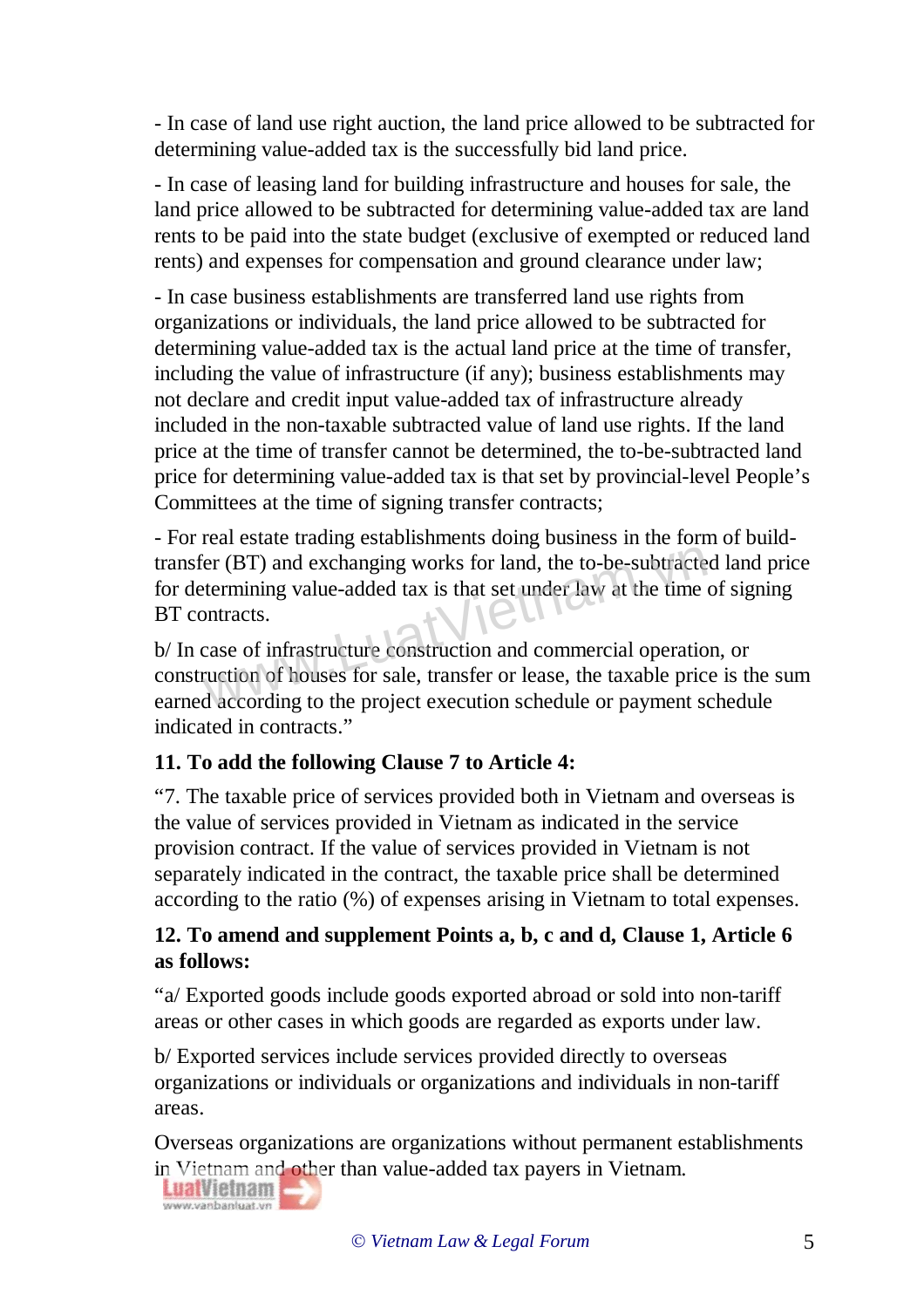Overseas individuals include foreigners not residing in Vietnam and overseas Vietnamese who stay outside Vietnam during the time of service provision.

Organizations and individuals in non-tariff areas are those making business registration and other cases specified by the Prime Minister.

The Ministry of Finance shall specify services provided to overseas organizations or individuals which are ineligible for the tax rate of 0%.

c/ To be eligible for the tax rate of 0%, exported goods and services specified at Points a and b of this Clause must satisfy the conditions prescribed at Point c, Clause 2, Article 12 of the Law on Value-Added Tax, excluding services provided for international transportation which are considered exported services and eligible for the tax rate of 0% under regulations of the Ministry of Finance.

d/ International transportation mentioned in this Clause covers transportation of passengers, luggage and cargo along international routes from Vietnam abroad or vice versa, or both from and to overseas places. If international transportation contracts cover domestic transportation routes, international transportation also covers domestic routes. and or vice versa, or both from and to overseas places. If the<br>portation contracts cover domestic transportation routes, interortation also covers domestic routes.<br>**0** amend and supplement Point a, Clause 1, Article 8 as<br>n

# **13. To amend and supplement Point a, Clause 1, Article 8 as follows:**

"a/ The added value of goods or services is the selling price of goods or services minus (-) the purchase price of such goods or services.

The selling price of goods or services is the actual selling price indicated on the goods or service sale invoice, inclusive of value-added tax, surcharges and additional charges earned by the seller.

The purchase price of goods or services is the value, inclusive of valueadded tax, of purchased or imported goods or services, which are used for the production or trading of taxable goods or services.

If in a tax period, there is a negative (-) added value of gold, silver or gems, such negative value may be offset against the positive  $(+)$  added value of gold, silver or gems. If there is no positive (+) added value or the positive (+) added value is not enough to cover the negative (-) added value, the deficit may be forwarded to be included in the added value of the subsequent tax period of the year. At the end of a calendar year, the negative (-) added value may not be forwarded to the subsequent year".

## **14. To amend and supplement Point b and c, Clause 2 of Article 8 s follows:**

"b/ Vietnam based-foreign organizations and individuals doing business not under the Investment Law and other organizations failing to comply or fully www.vanbanluat.vn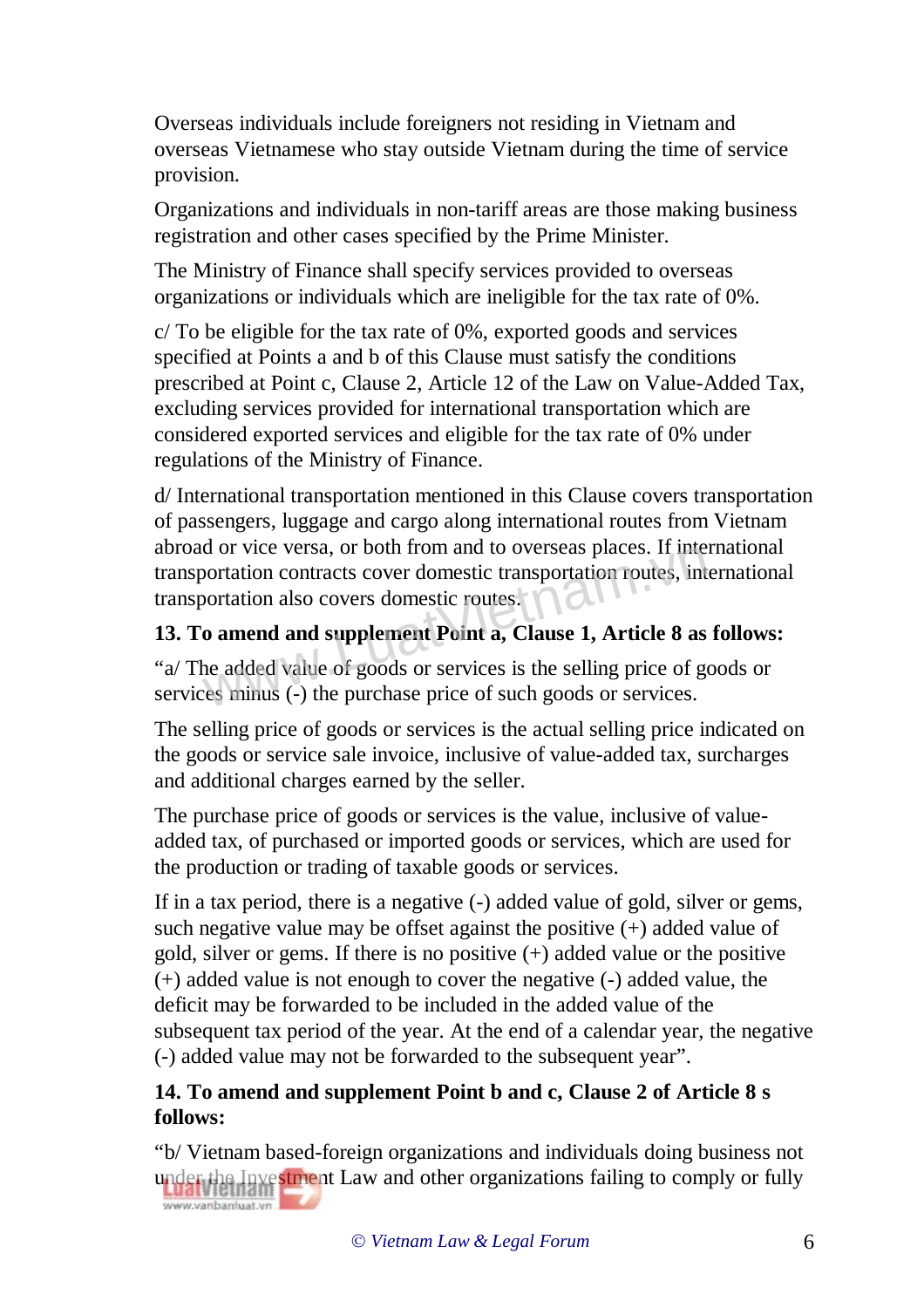comply with regulations on accounting, invoice and voucher, excluding foreign organizations and individuals providing goods and services for prospecting, exploring and developing oil and gas fields.

Vietnamese partners shall credit and pay value-added tax on behalf of foreign organizations and individuals providing goods and services for prospecting, exploring and developing oil and gas fields at the rate specified by the Ministry of Finance. If such foreign organizations and individuals register, declare and pay tax according to the credit method, the tax amount paid at the rate specified by the Ministry of Finance may be subtracted from the payable tax amount.

c/ Gold, silver and gem trading activities.

If business establishments concurrently conduct gold, silver and gem trading, manufacturing and fashioning activities, tax on these activities shall be calculated directly on added value.

## **15. To amend and supplement Article 9 as follows:**

"Article 9. Credit of input value-added tax

Input value-added tax credit must comply with Article 12 of the Law on Value-Added Tax. cle 9. Credit of input value-added tax<br>value-added tax credit must comply with Article 12 of the lack-Added Tax.<br>siness establishments which pay value-added tax according<br>method may credit input value-added tax as follows:

1. Business establishments which pay value-added tax according to the credit method may credit input value-added tax as follows:

a/ Input value-added tax on goods or services used for the production or trading of goods or services subject to value-added tax may be wholly credited, including non-compensated input value-added tax of lost goods subject to value-added tax;

b/ For goods or services used for the production and trading of goods or services both subject and not subject to value-added tax, only the input value-added tax amount for goods or services used for the production and trading of goods or services subject to value-added tax may be credited. Business establishments shall separately account creditable and noncreditable input value-added tax amounts; if separate accounting cannot be conducted, the creditable input tax shall be calculated based on the ratio (%) between the turnover subject to value-added tax and the total turnover of sold goods or services.

The input value-added tax on fixed assets used for the production and trading of goods or services both subject and not subject to value-added tax may be wholly credited.

The input value-added tax on fixed assets in the following cases may not be credited but shall be included in the historical cost of fixed assets: fixed www.vanbanluat.vn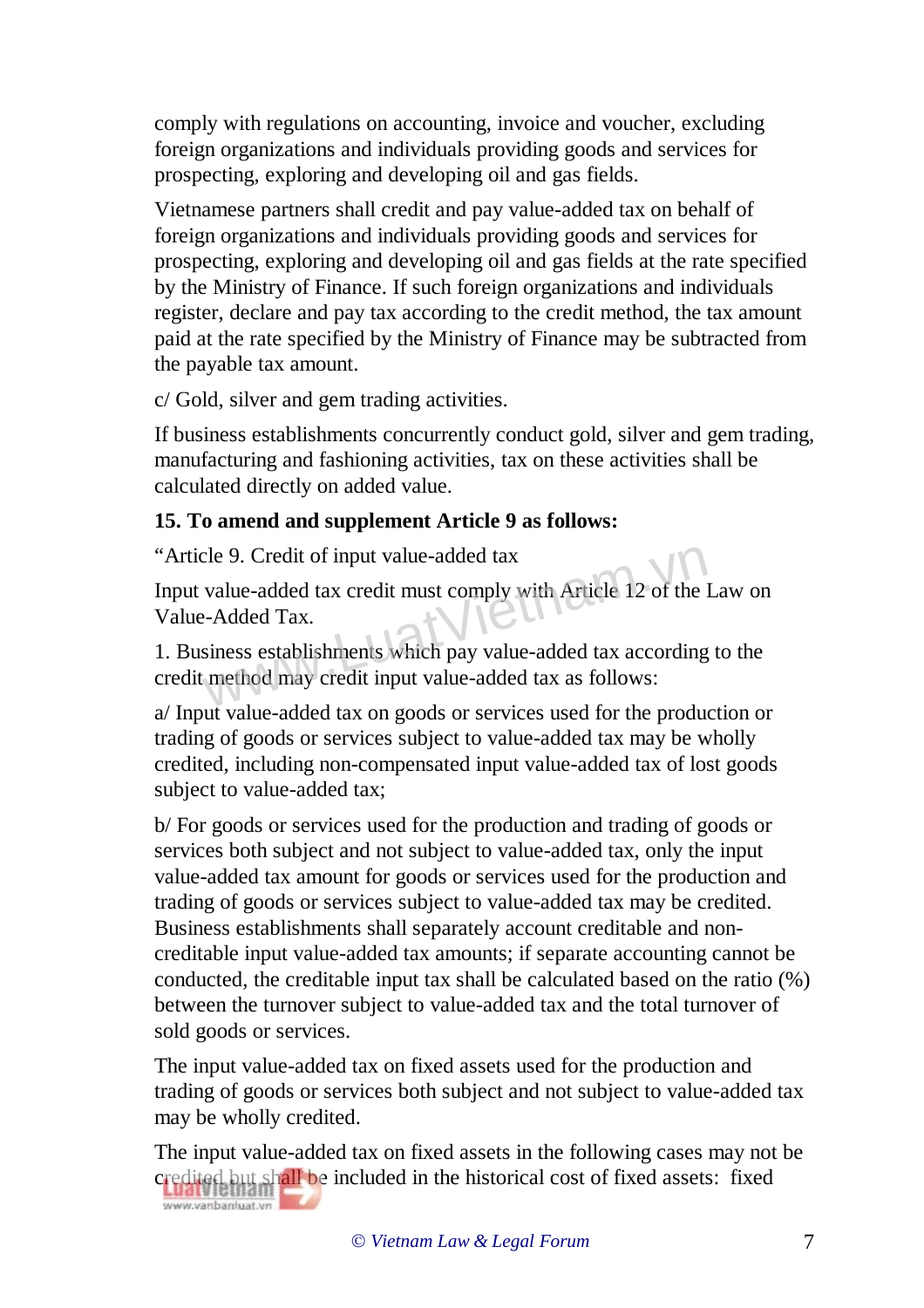assets exclusively used for the manufacture of weapons and military equipment for security and defense purposes; fixed assets and equipment of credit institutions, re-insurance businesses, life insurance enterprises, securities trading enterprises, hospitals or schools; civil aircraft and yachts not for commercial transportation of cargo or passengers, or for tourist or hotel business.

For fixed assets being passenger cars of 9 seats or less (except cars for commercial transportation of cargo or passengers, or for tourist or hotel business) which are valued at over VND 1.6 billion, the input value-added tax amount corresponding to the amount in excess of VND 1.6 billion may not be credited.

c/ The input value-added tax on goods or services used for the production and trading of goods or services not subject to value-added tax may not be credited, except the cases specified at Points d and e of this Clause;

d/ The value-added tax on goods or services purchased by business establishments for the production and trading of goods or services provided to foreign organizations or individuals or international organizations for use as humanitarian aid or non-refundable aid specified in Clause 19, Article 5 of the Law on Value-Added Tax may be wholly credited; eign organizations or individuals or international organization<br>manitarian aid or non-refundable aid specified in Clause 19.<br>Law on Value-Added Tax may be wholly credited;<br>e input value-added tax on goods or services used

e/ The input value-added tax on goods or services used for prospecting, exploring and developing oil and gas fields may be wholly credited;

f/ The input value-added tax arising in a month shall be declared and credited upon the determination of the payable tax amount of that month. In case a business establishment detects errors in the declared or credited input value-added tax amount, it may make additional declaration and credit within 6 months after detecting errors, excluding errors in the value-added tax amount already paid at the stage of importation and the input valueadded tax amount of projects currently at the stage of investment and not yet put into operation, which shall be additionally credited and declared under the law on tax administration.

g/ The input value-added tax on goods and services used for the production and trading of goods or services subject to value-added tax as specified in Clause 2, Article 1 of this Decree may be wholly credited;

h/ Business establishments may account the non-creditable input valueadded tax amount as an expense for calculating enterprise income tax or include it in the historical cost of fixed assets;

i/ The Ministry of Finance shall specify cases in which business establishments may declare and credit value-added tax on goods and

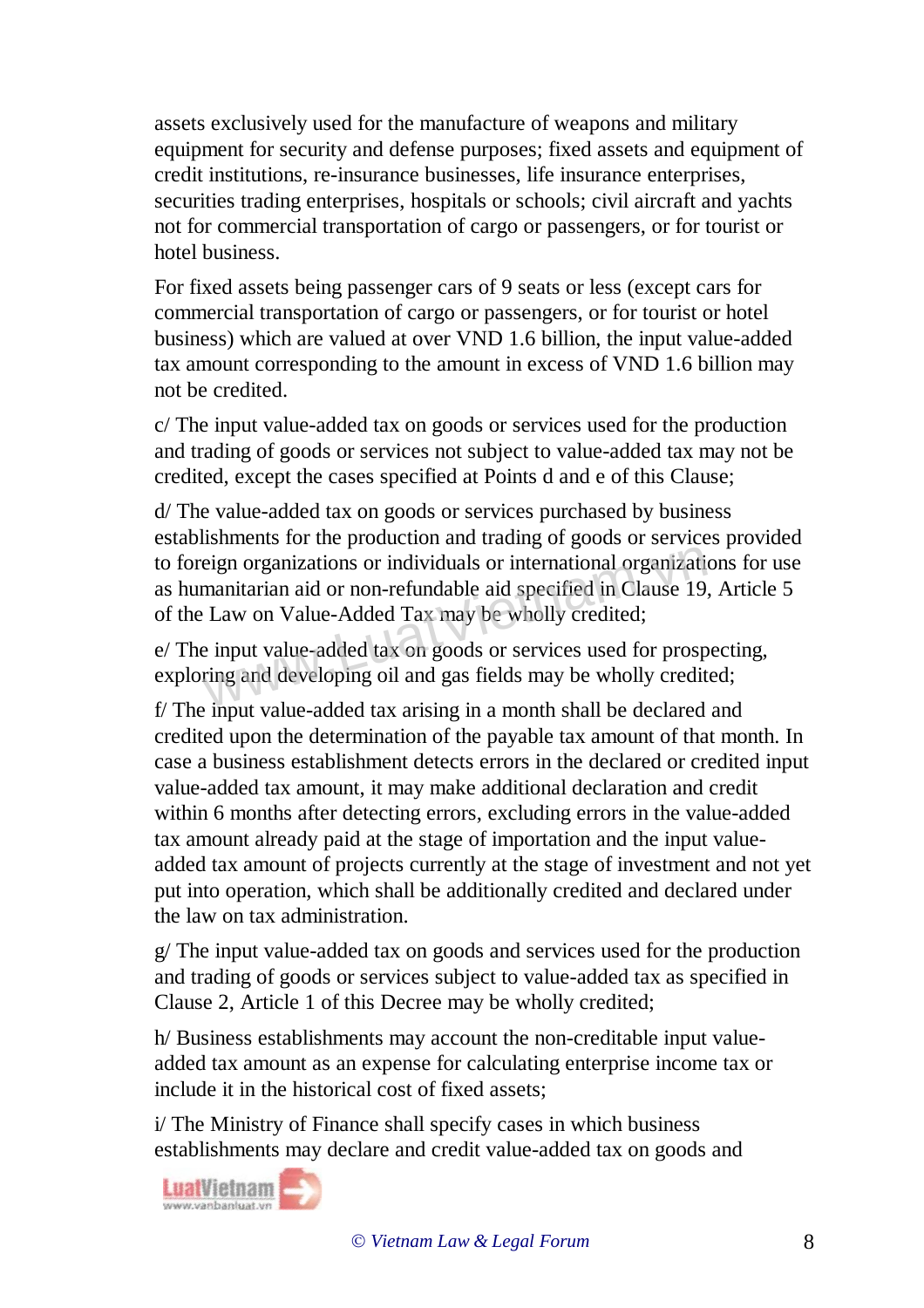services purchased under authorization with invoices bearing the names of authorized organizations and individuals.

2. Conditions for input value-added tax credit:

a/ Having a value-added invoice of purchased goods or services or a document proving the payment of value-added tax on goods at the stage of importation, and a document proving the value-added tax payment in case of service purchase specified in Clause 2, Article 2 of the Government's Decree No. 123/2008/ND-CP of December 8, 2008.

b/ Having a via-bank payment document of purchased goods or services, except goods or services valued at under VND 20 million upon each purchase.

For goods or services purchased by deferred or installment payment, which are valued at VND 20 million or more, business establishments shall, based on goods or service purchase contracts, value-added invoices and via-bank payment documents, declare and credit the input value-added tax. In case of non-availability of via-bank payment documents because the contractual payment time is not due, business establishments may still declare and credit the input value-added tax. As of the contractual payment time, if via-bank payment documents are still unavailable, business establishments may not credit the input value-added tax and shall declare and re-adjust the credited amount of input value-added tax. vanaomly of via-bank payment documents because the con-<br>ent time is not due, business establishments may still declar-<br>put value-added tax. As of the contractual payment time, if-<br>ent documents are still unavailable, busin

For goods or services purchased by clearing between the value of purchased goods or services and the value of sold goods or services, such clearing is also regarded as via-bank payment. After clearing, if the remaining value paid in cash is VND 20 million or more, tax credit is allowed only for cases in which via-bank payment documents are available.

In case goods or services valued at under VND 20 million are purchased from a supplier many times in a day, bringing the total value of purchased goods or services to VND 20 million or more, tax credit is allowed only for cases in which via-bank payment documents are available.

c/ Exported goods and services, apart from the conditions specified at Points a and b of this Clause, must also fully satisfy the following conditions:

- Having a contract on sale or processing of exported goods or entrusted processing of exported goods or a service provision contract signed with an organization or individual overseas or in a non-tariff area;

- Having via-bank payment documents for exported goods or services and other documents under law; or customs declarations, for exported goods.